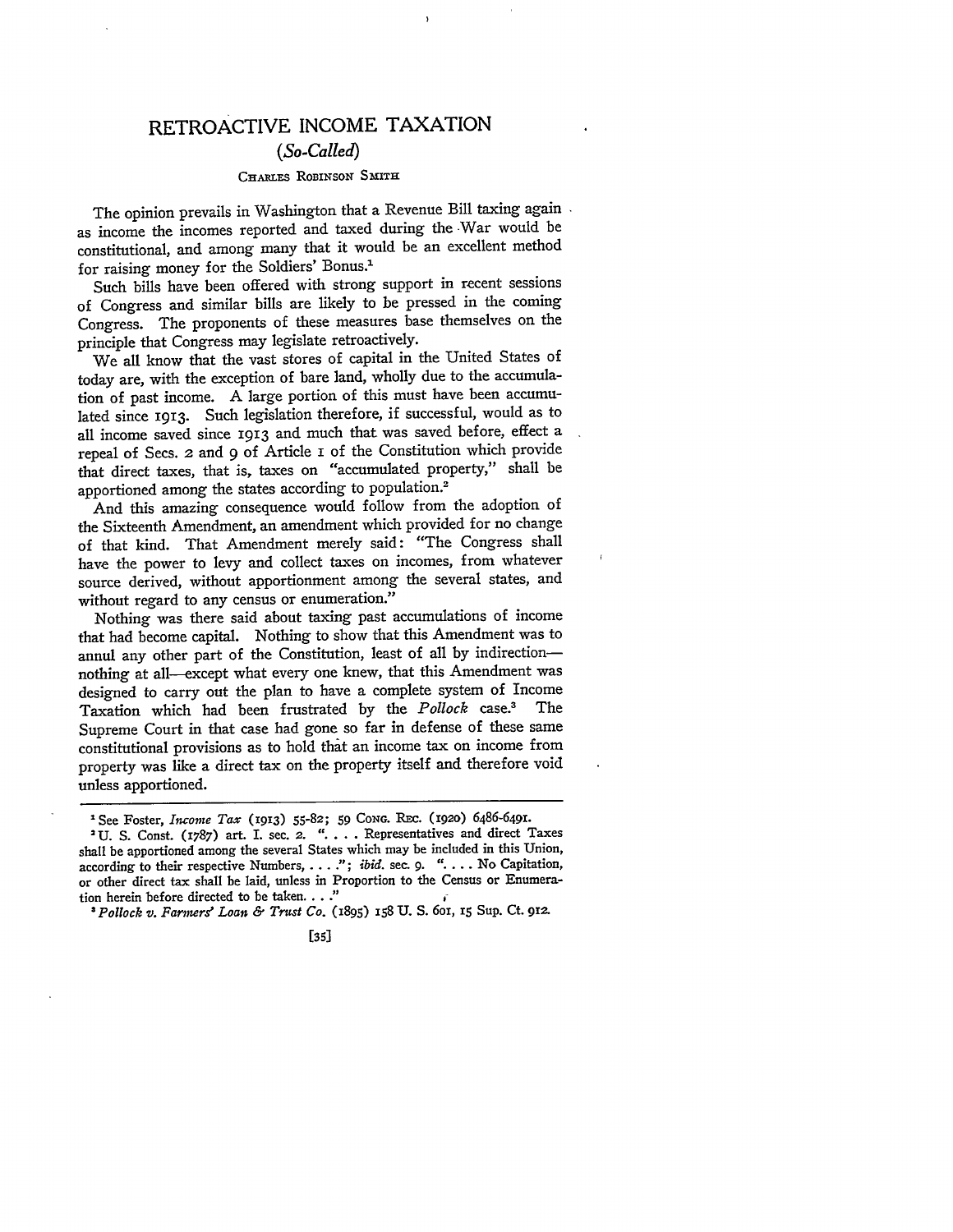There is nothing in recent decisions to justify the levy of an income tax on accumulations of property—that is, on accumulated income nothing that goes beyond those decisions uniform and consistent in every jurisdiction that an income tax law may affect the income of the next immediately previous taxable period. This limited degree of retroactivity, if it be such, is now laid hold of as authority for reaching back five or ten years to the incomes that have long since been spent or capitalized.

In truth and in substance the question of retroactivity does not arise in these cases. It is only the form that seems retroactive. Income cannot be determined until it has been received. For this reason it has been the uniform practice to enact income tax laws covering the current period or the most recently completed period of income receipts-the elapsed months of the current calendar year, or the entire calendar year previously elapsed.

When the right to reach back and tax income accruing from March i, **1913,** was questioned in the Senate in the summer of 1913 in the debate on the Revenue Bill eventually signed October 3, 1913, Attorney General McReynolds properly wrote :4

"The practice in the past, the necessity for moving along practical lines with respect to tax matters . **. .** . are adequate to overthrow the contention."

But when a Revenue law reaches back five years to a thing that was once income and which has since either been dissipated or capitalized, what is this but a tax on "accumulated property" and a direct tax forbidden by the Constitution? Does calling this tax an income tax and measuring it by what was once income but is now accumulated property, make it an income tax?

Since the proponents of retroactive income taxation aim to extend it beyond the limits of any previous application of it, let us consider the two constitutional principles which they thereby place in conflict-one or the other of which must give way unless the two can be harmonized.

The first principle is that Congress has power to enact retroactive legislation. The second is that Congress is prohibited from levying direct taxes, as on capital or "accumulated property" except in proportion to population and by apportionment among the states.

The first is an implied power--implied from the very fact of sovereignty. The second is an express limitation of power-secured by two separate provisions of the Constitution-one positive<sup>5</sup> and the other negative.6 And if these principles really do conflict, so that one

' Art. I, sec. **9.** See *supra* note 2.

<sup>&#</sup>x27; Mr. McReynolds wrote August 6, **1913** to Senator Simmons in reply to a request by the latter for the Attorney General's opinion. The letter, together with a memorandum on the subject by T. M. Gordon, a special assistant to the Attorney General, are given *in extenso* by Foster, *op. cit. supra* note **i,** pp. **63-70.**

<sup>&</sup>lt;sup>5</sup> Art. I, sec. 2. See *supra* note 2.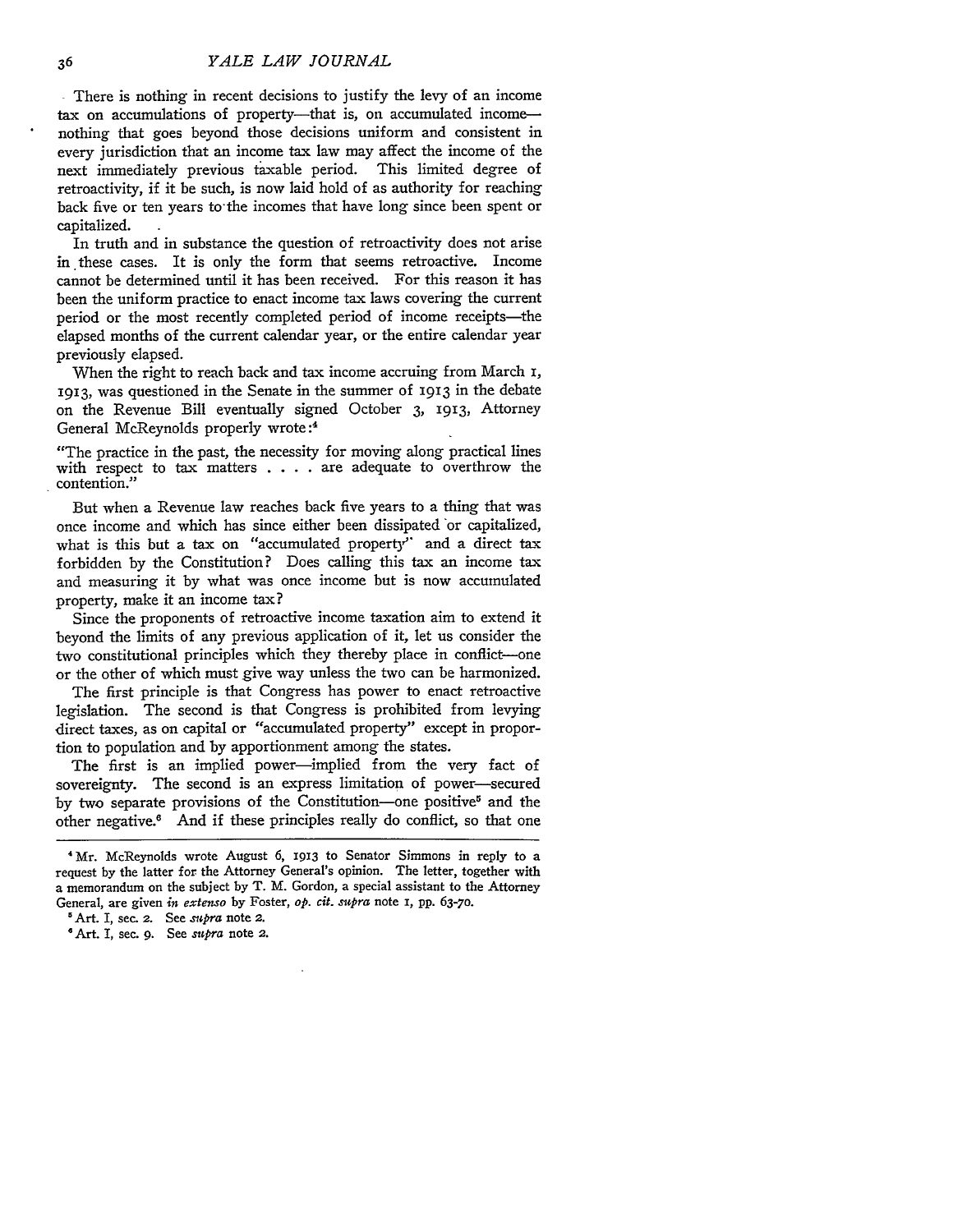must yield, their relation to one another and the subject matter of taxation require consideration.

The Supreme Court has said **:7**

*"....* The power to destroy which may be the consequence of taxation, is a reason why *the right to tax should be confined to subjects which may be lawfully embraced therein."*

It is significant that the implied power of retroactive legislation is itself in several ways expressly limited by the Constitution. Thus criminal laws that are retroactive, i. e., ex post facto laws, are prohibited." And so with bills of attainder. The right to pass laws impairing the obligation of contracts is also denied to the states.9

The chief object of retroactive legislation is remedial. Therefore remedial retroactive enactments "are construed liberally to accomplish the object, correct the evils and suppress the mischief aimed at."<sup>10</sup> On the other hand, the rarely enacted other kinds of retrospective statutes "'have always been subjected to such a construction as would circumscribe their operation within the narrowest possible limits consistent with the manifest intention of the Legislature to be drawn from the language used.' "<sup>11</sup>

Contrast this reluctant suspicious attitude of the Courts toward retroactive legislation with the provisions governing direct taxation on capital. The Constitution gave Congress power to "levy and collect taxes, duties, imposts and excises,"<sup>12</sup> but it divided these into two great classes--direct taxes which must be apportioned among the states according to population, and "duties, imposts and excises which must be uniform throughout the United States."<sup>12</sup> The income tax, although it be directly on income, is now regarded as in the latter class and an indirect tax so far as the source or property is concerned.<sup>13</sup>

Chief Justice Fuller, in an historical review of the subject, has shown the reasons for this classification.<sup>14</sup> The original states had plenary power of taxation.

"They gave up the great sources of revenue derived from commerce; .... They retained the power of direct taxation and to that they looked as their chief resource; .... The founders anticipated that the expenditures of the states, their counties, cities and towns,

**1 6** A. & E. Enc. Law **(2d** ed. 1898) 939.

*757. 'Pollock v. Farmers" Loan & Trust Co., supra* note 3, at **p. 618** *et seq.,* **15** Sup. Ct. at **p.** 914.

<sup>&#</sup>x27;White, **J.,** in *Knowlton v. Moore* (igoo) **178 U. S. 41,** 6o, **20** Sup. Ct. 747, *755.* Italics ours. See also *McCray v. U. S.* **(1904)** 195 U. S. **27,** 24 Sup. Ct. **769.**

<sup>&#</sup>x27;Art. I, sec. **9.**

<sup>&#</sup>x27;Art. I, sec. **1o.**

*Ibid.,* quoting Duvall, **J.,** in *Hedger v. Rennaker* (i86r, **Ky.) 3** Mete. **255.** <sup>12</sup> Art. I, sec. 8.

*<sup>&#</sup>x27; Brushaber v. Union* Pac. *R. Co.* (1916) **24o** U. S. 1, **36** Sup. Ct. **236;** *Stanton v. Baltic Mining Co.* (1916) **240** U. **S.** *103, 36* Sup. Ct. **278.** And see Maguire, Relief from Double Taxation of Personal Incomes (1923) 32 YALE LAW JOURNAL,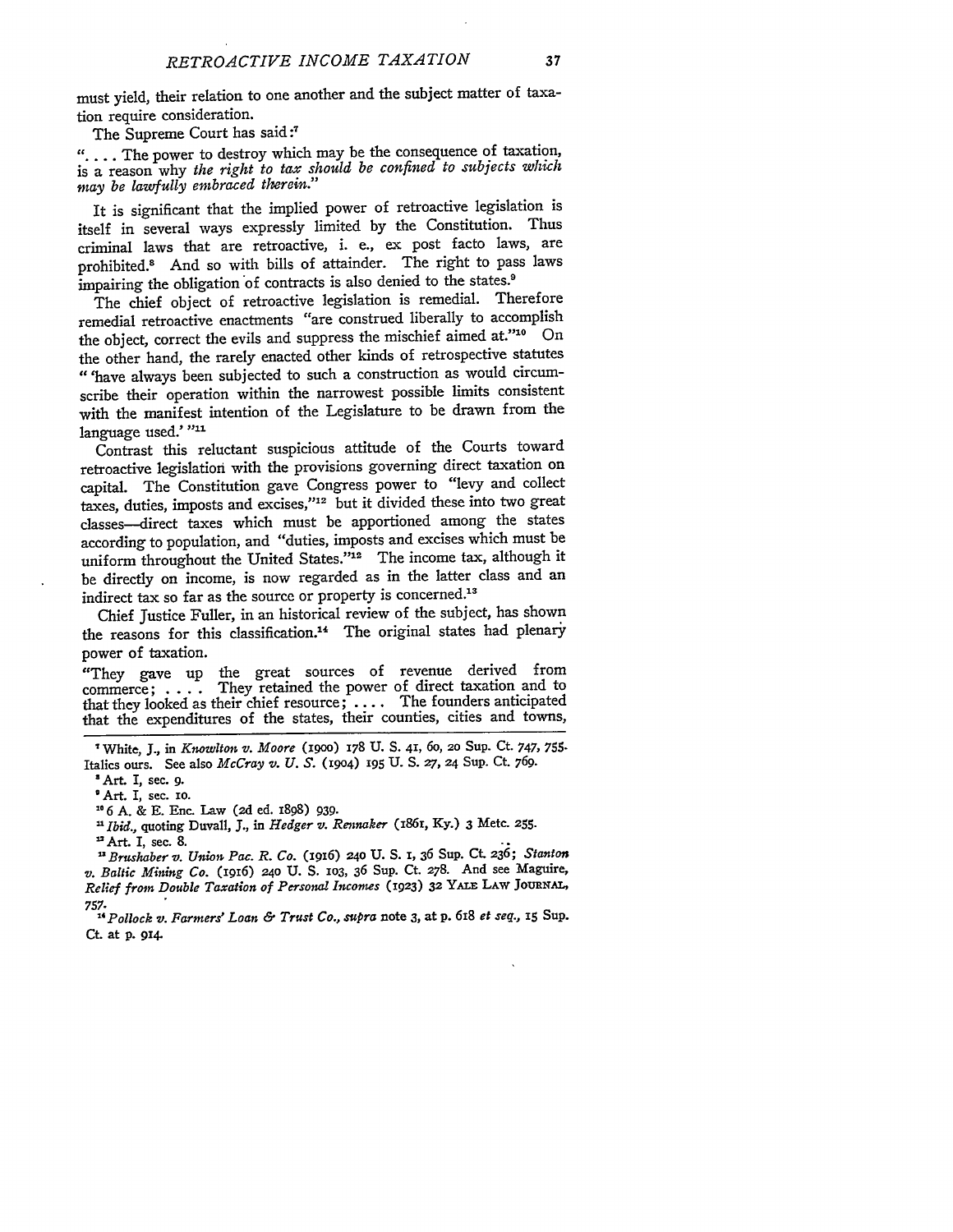would chiefly be met **by** direct taxation on accumulated properfy, while they expected that those of the Federal Government would be for the most part met by indirect taxes. And in order that the power of direct taxation  $\dots$  should not be exercised except on necessity and  $\dots$  so as to leave the states at liberty to discharge their respective obligations, and should not be so exercised unfairly and discriminately as to particu- lar states or otherwise by a mere majority vote, possibly of those whose constituents were intentionally not subjected to any part of the burden, the qualified grant was made."

## And in another place *:15*

"Nothing can be clearer than that what the Constitution intended to of directly taxing persons and property within any state through a majority made up from the other states" . . . . but this inequality "was manifestly designed to operate to restrain the exercise of the power of direct taxation to extraordinary emergencies and *to prevent an attack upon accumulated property* by mere force of numbers.

Note the recurrent use here of the phrase "accumulated property." What was this property supposed to be accumulated out of ? What else possibly but out of *Past Income?*

And again the learned Chief Justice says:<sup>16</sup>

*....* The States . **. .** . varied in maritime importance and differ- ences .... existed between them in population, in wealth, in the character of property and of business interests. . **.** . So when the wealthier States . **. .** . gave up for the common good the great sources of revenue, **....** they did so in reliance on the protection afforded by the restriction on the grant of power."

The restriction thus referred to is this limitation of taxing directly "accumulated property" or "accumulated income"--for the terms are interchangeable.

If there be any real conflict here between the implied power of retroactive legislation and the express limitations on direct taxation, it is not difficult to foresee which, in the view of Chief Justice Fuller, would have to give way.

But there is no such conflict. There is merely a confusion of thought as between Income and Capital-an overlooking of the fact that Capital is evolved from Income and that the precise time when this change takes place is not always clear. The Supreme Court has defined Income *:'7*

" Income may be defined as the gain derived from capital, from labor, or both combined,"<sup>18</sup> provided it be understood to include profit gained through a sale or conversion of capital assets."

*'TEisner v. Macomber* (1920) **252** U. S. 189, *207,* 40 Sup. Ct. 187, **193.**

"Quoting from *Straton's Independence v. Howbert* **(1913)** *231* U. S. 39g, 415, 34 Sup. Ct. 136, 140.

*<sup>&</sup>quot; Pollock v. Farmers' Loan & Trust Co.* (1895) **157 U. S.** 429, 582, **15** Sup.'Ct. *673,* 6go (on original hearing). Italics ours. *Ibid.* at p. 557, 15 Sup; Ct. at.p. 68o.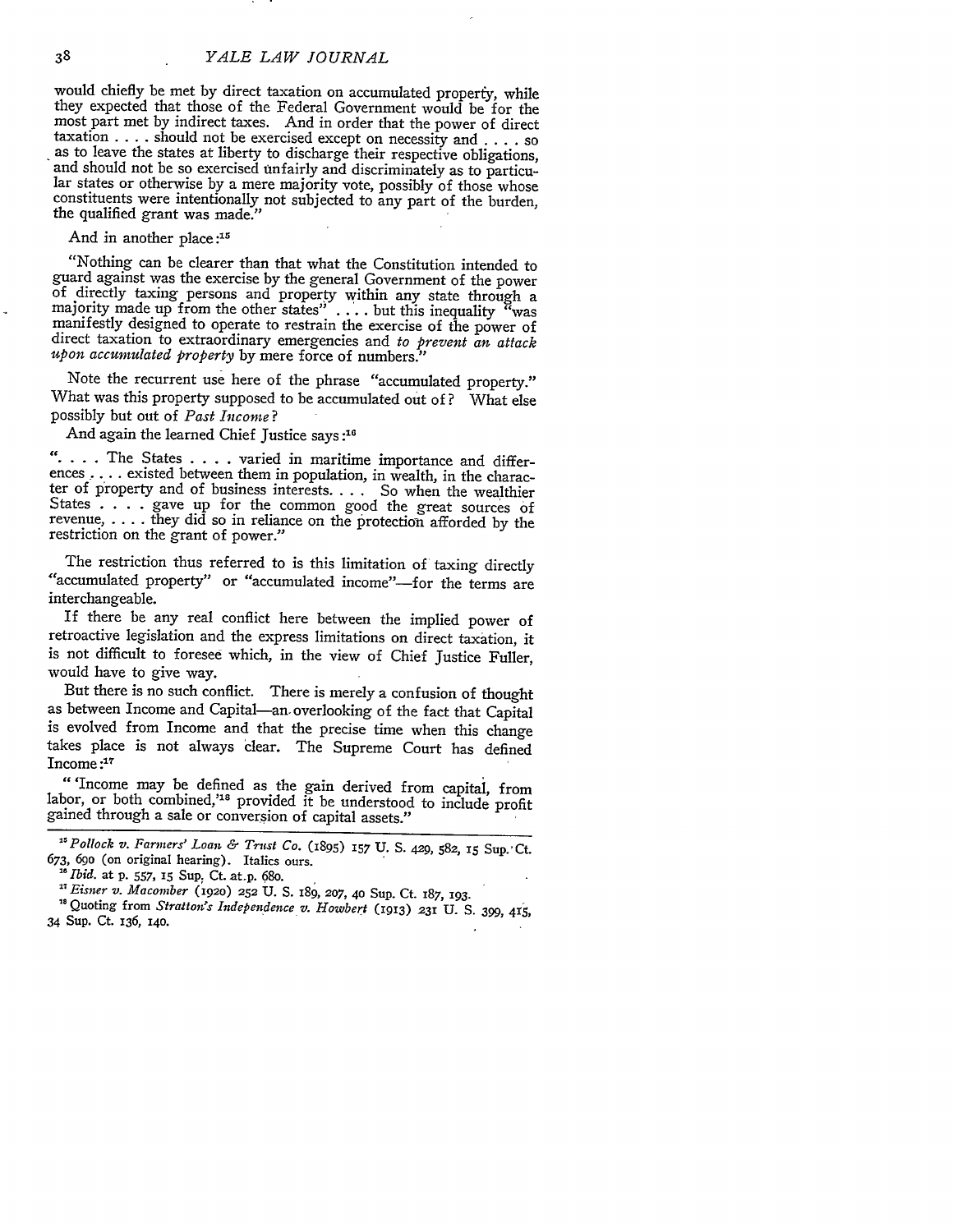## Professor Seligman's definition is:<sup>19</sup>

"Income as contrasted with capital denotes that amount of wealth which flows in during a definite period and which is at the disposal of the owner for the purpose of consumption, so that in consuming it his capital remains unimpaired."

All capital, excepting bare land, was in its origin income. What we now know and recognize as capital was originally wages or salary or profits or rents or interest or return or remuneration of some sort for effort or for the use of previous capital. Income is continually becoming capital. Accumulated income is capital. For purposes of this definition it is important to fix the time when this occurs, or at least its boundaries, because income that has once become capital, can no longer be taxed as income under the i6th Amendment unless we break down all the limitations of the Constitution-all distinction between income and capital-all distinction between income taxes and capital or direct taxes.

There is often no earmark to show what items of property or money are income and what capital. A man's wages, his salary, his interest or cash dividends, may be thus earmarked at the time of their receipt; but in industry, and especially in large industry, the gross returns indiscriminately include the return or repayment of the capital invested in manufacturing the goods as well as the profits thereon, and in such case a mere adding up of receipts does not show the income of the industry. The greater part of these receipts is capital return. Hence it becomes necessary to keep elaborate accounts and at fixed times determine for periods that have elapsed, that part of the receipts which is the return or restoration of the capital invested in materials, wages, and so on, in producing the goods, and that part, if any, left over for profits or income. But in either or any case, these returns thus constituting income unless consumed quickly become capital.

In industry it takes days, weeks and sometimes months, after the end of the year to compute what has been that year's income. Thus, sonie of the year's income open to taxation may have become changed into fixed forms of capital before the tax can be computed or levied; but that is a difficulty inherent in the income tax, and this difficulty only emphasizes the need in a true income tax of enacting and levying the tax as promptly as possible and before the income to be taxed can have been too largely changed in character.

It is for this reason that all our income tax laws and those of England also have appeared to be slightly retroactive, if we choose to call a thing retroactive just because one is incapable of action without a slight looking backward for the facts on which to base action. They all without exception taxed the incomes of the current period or the year just previously elapsed. But they were all well within the period that taxpayers required for a complete ascertainment of income.

*<sup>&#</sup>x27;Incoty Tax* **(2d** ed. **1914) 19.**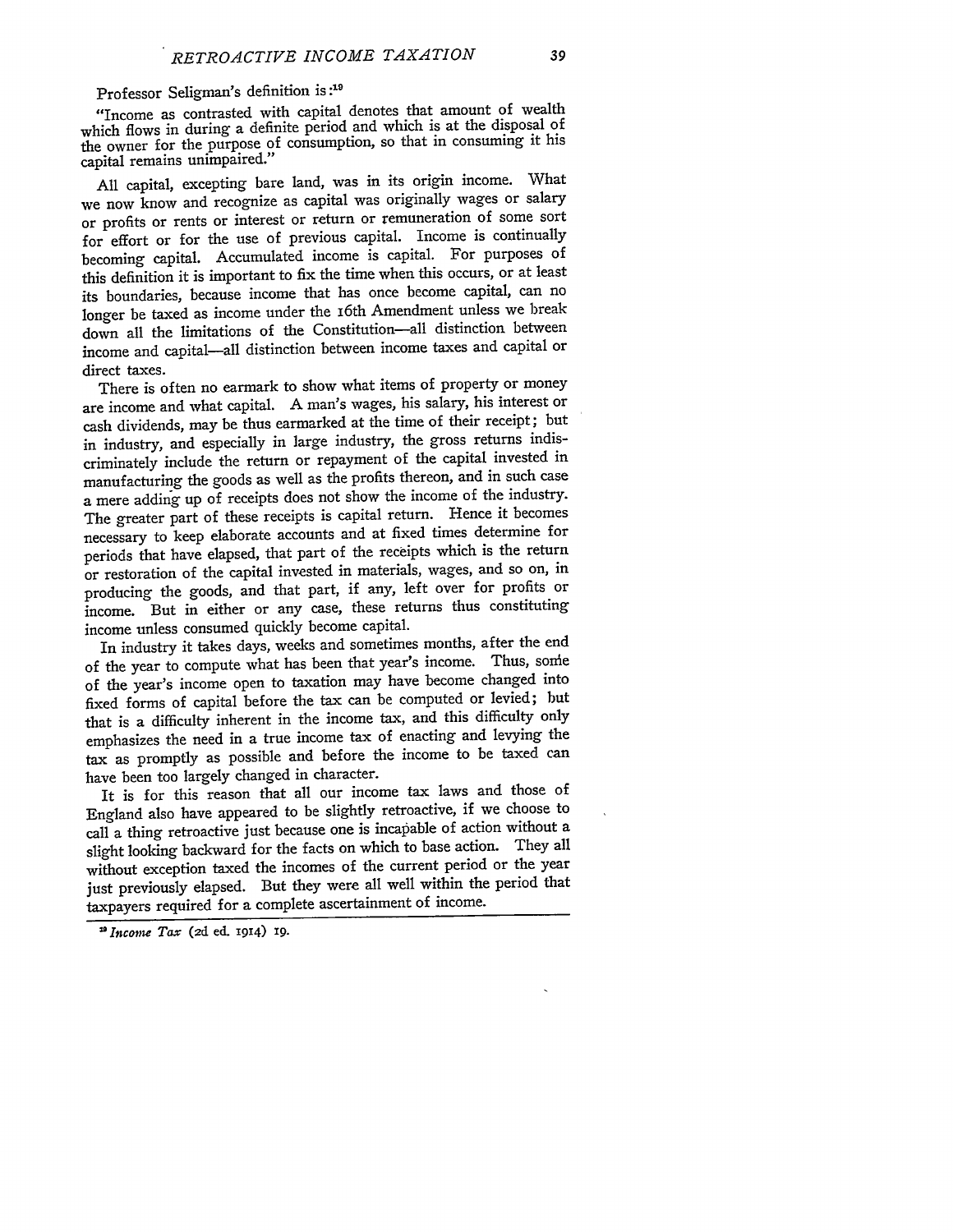We borrowed the income tax idea from England. Her revenue bills were regularly reenacted each year in the midst of the taxable period to carry back to the beginning. This was the method of income taxation in vogue when we borrowed it. Everywhere else it is the same. Most laws are enacted to take effect immediately. How could an income tax law take effect immediately if a whole calendar year (or other taxing period) had to be lost before its application, and then another period for ascertaining the facts.

"The income of the preceding year may be and commonly is taken as the basis of the assessment."20

"To tax is legal, and to assume as a standard the transactions immediately prior is certainly not unreasonable, particularly when we find this always adopted in exactly similar cases." $21$ 

When the bill which was signed October 3, 1913, taxed back to March **I,** 1913, and when the Act passed February 24, **1919,** taxed back through the whole year, 1918, it is probable that few incomes for those years had been fully ascertained.

Opponents of the retroactive idea sometimes themselves make unreasonable claims. And so the claim that "when income is received **it** immediately becomes principal" and can no longer be taxed as income, is one of these. Since it is impossible to establish toll gates and make all income pass through these and pay on passing, we must allow a little time for the ascertainment of the incomes of the latest taxable periods. Of course, income paid is in a sense property-but it is only accumulated income that has become principal-what Chief Justice Fuller calls "accumulated property."

Just when the change takes place from income to capital may not always be easy to determine. Border line cases occur here as in most other matters for judicial decision. But the broad differences between income and capital are known to everyone. And we all know that the incomes received in 1917, 1918 and 1919 are no longer income as such but accumulated income, that is, "accumulated property."

The "rule of reason" must be applied in these cases.

We might here appropriately quote the words of Marshall in *Brozwn v. Maryland,22* a case of conflicting construction between a statute and the Federal constitution-a statute which taxed importers and a constitution which forbade the states to tax imports:

"The power and the restriction on it, though quite distinguishable when they do not approach each other, may yet, like the intervening colours between white and black, approach so nearly as to perplex the understanding. **..** . Yet the distinction exists, and must be marked as the cases arise."

And he added almost as if referring to our case, that when the article

**<sup>=37</sup>** Cyc. 81i.

<sup>&#</sup>x27;Read, **J.,** in *Drexel v. Commonwealth* (1863) 46 Pa. **31, 40.**

**<sup>&#</sup>x27;** (1827, **U. S.)** 12 Wheat. 419, 441.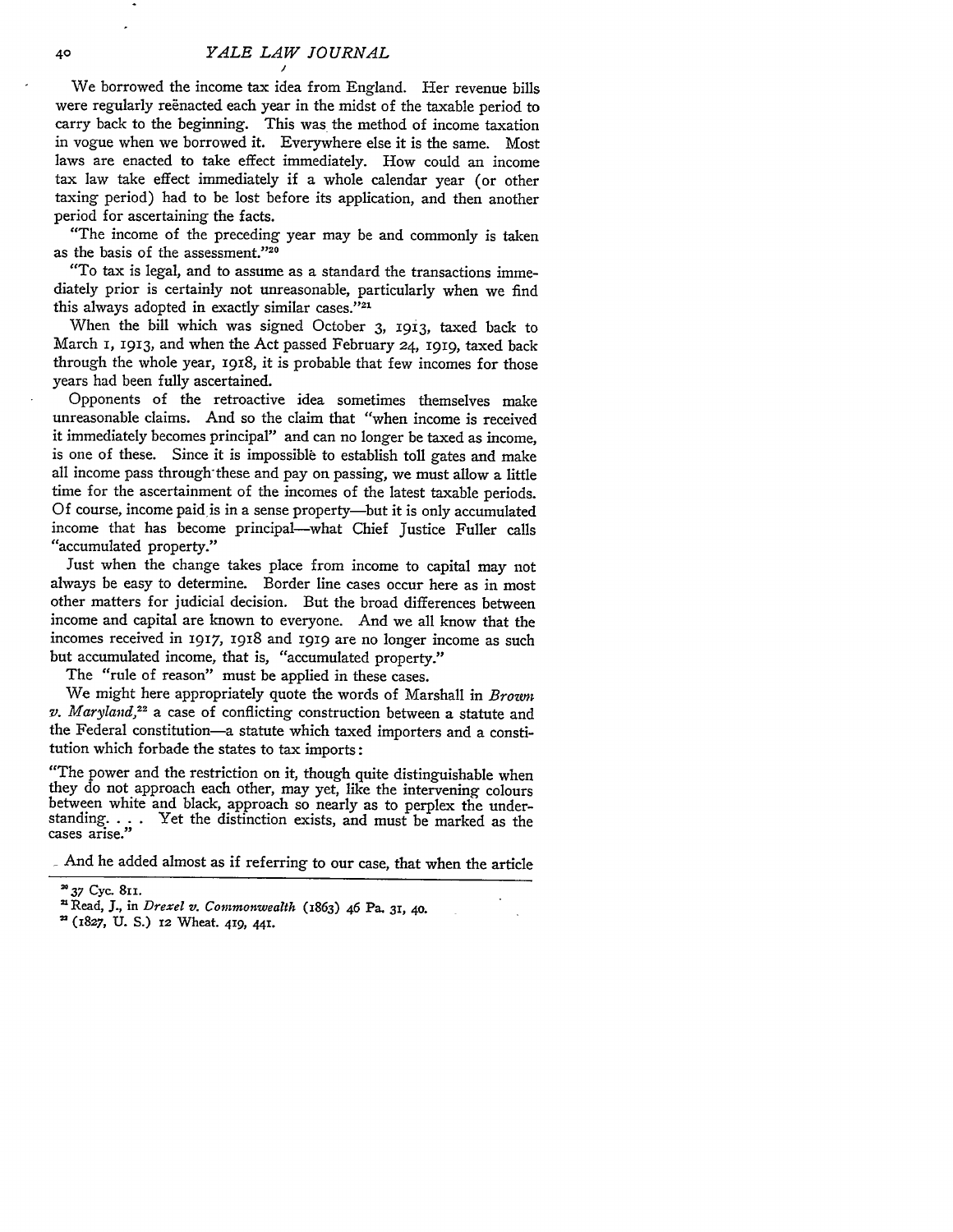imported has become incorporated into the mass of property of the country it has lost its character as an import. In other words, that which could not be taxed by the state whilst an import, could be so taxed along with other property after it had become merged in the general property of the state. So we say of Incomes. Merged with the general property they can no longer be taxed as income-but they may be taxed like other property.

The rule of reason was fully set forth in *Standard Oil v. United States.23* There again, two constitutional principles came in conflict and there again would naturally arise border line cases, a sort of twilight zone for judicial construction. One of these principles was the freedom of the citizen to contract. The other was the Police Power of the state to curtail that freedom when it tended unduly to restraints and monopolies. To decide these cases, White, C. J., said **:24**

"Thus .... contemplating. ... a standard, it follows that it was intended that the standard of reason which has been applied at the common law and in this country . . . . was intended to be the measure used."

Applying the rule of reason, it is seen that our income tax laws hitherto have not really been cases of retroactive legislation at all. This legislation properly understood has applied only to current events, and not to the past in any true sense of the word. For this reason the cases upholding our various Revenue Laws are no authority whatsoever for taxing as income what has really become "accumulated property."

The proponents of this tax appeal to certain of the decided cases. Their leading case is *Brushaber v. Union Pac. R. Co.25* That case held valid the Revenue Act signed October 3, **1913,** the act covering income from March, 1913. White, C. J., remarked<sup>26</sup> "and this *limited* retroactivity is assailed as repugnant to the due process clause of the Fifth Amendment and as inconsistent with the Sixteenth Amendment itself."

And in *Billings v. United States* the same judge said **:27**

"Again let it be conceded that the causing the tax for the annual period to become due in September 1909 is to give it in *some respects* a retroactive effect; such a concession does not cause the act to be beyond the power of Congress under the Constitution to adopt."

And in the *Brushaber* case the Court quotes<sup>28</sup> with approval from the old case of *Stockdale v. Insurance Companies<sup>29</sup>* where there had also

- **(194)** 9 **232** U. **S. 261,** 282, 34 Sup. Ct. 421, 424. Italics ours.
- **=** *Supra* note **13,** at p. **20, 36** Sup. Ct. at p. 242.
- (1873, U. S.) **2o** Wall. **323.**

<sup>(</sup>Ig91) **221 U. S. I, 31 Sup.** Ct. **502.**

*<sup>&</sup>quot;Ibid.* at p. 6o, **31** Sup. Ct. at p. 516.

<sup>&</sup>lt;sup>25</sup> Supra note 13.

*Ibid.* at p. **2o, 36** Sup. Ct. at **p. 242.** Italics ours.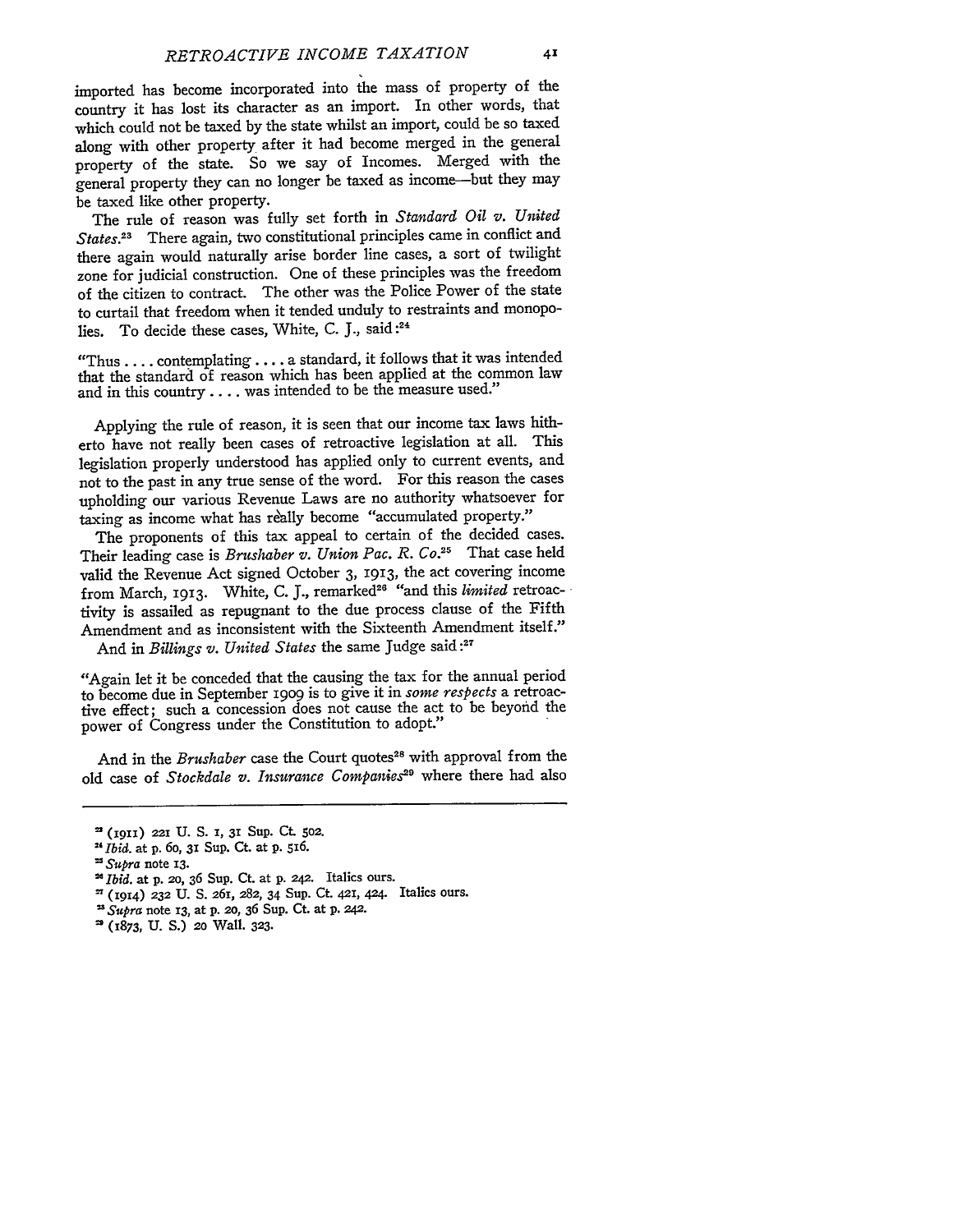been a similar limited degree of retroactivity in a tax law, a new tax law covering income of the year last past and rectifying a confusion in the previous income statute. The legislation was essentially remedial.

The error of the proponents lies in the argument that because the courts have sustained income tax laws with a *limited* but necessary degree of retroactivity, never exceeding the period for ascertaining what the full incomes for the period were, therefore any degree of retroactivity would be lawful even if it reached back to a time the incomes of which had clearly become accumulated property.

They ignore the fact that time and circumstance may change substance; that a difference in degree becomes a difference in kind; that time changes imports taxable only by the United States into the general property of the country taxable by the state; that freedom to contract may become oppression and monopoly; that income may and does become "accumulated property."

The interpretations of the Sixteenth Amendment by Chief Justice White in the *Brushaber* case are pertinent. He declared that the Amendment did not confer power to levy income taxes in a generic sense, an authority already possessed, and that the Amendment was drawn with the object of *"maintaining the limitations of the Constitution and harmonizing their operations,"0* precisely what we are contending for here.

In both this case and that of *Stanton v. Baltic Mining Co*.<sup>31</sup> the Chief Justice makes it clear that the Sixteenth Amendment merely takes taxes on incomes derived from property out of the class of direct taxes and places them with taxes on income from labor, the practice of the professions, and so on, in the category of indirect taxes no longer subject to apportionment. It thus for the first time makes possible a real and complete income tax, whilst *"maintaining the limitations of the Constitution"* as to direct taxes.

But except for that he holds in effect that the *Pollock* case is a correct interpretation of the Constitution with the Sixteenth Amendment included. A tax on property, a tax, as Chief Justice Fuller said, on "accumulated property," is still a direct tax and subject to apportionment. And this is so whether this personal or other property may have been accumulated out of income received before or after 1913. Nothing else is changed except the taxability of all current incomes from whatever source derived. Income that has become "accumulated property" can no more be taxed now than it could have been before the Amendment.

The Court has more recently expressed itself in *Eisner v. Macom*ber.32 Mr.' Justice Pitney there said **:**

Supra note 13, at **p.** *19,* 36 Sup. Ct. at **p. 242.** Italics ours. *'<sup>1</sup> Supra* note **13.**

<sup>(1920)</sup> **252 U. S.** 189, 40 Sup. Ct. 189.

*Ibid.* at **p.** 2o6, **40** Sup. Ct. at **p.** 193. Italics ours.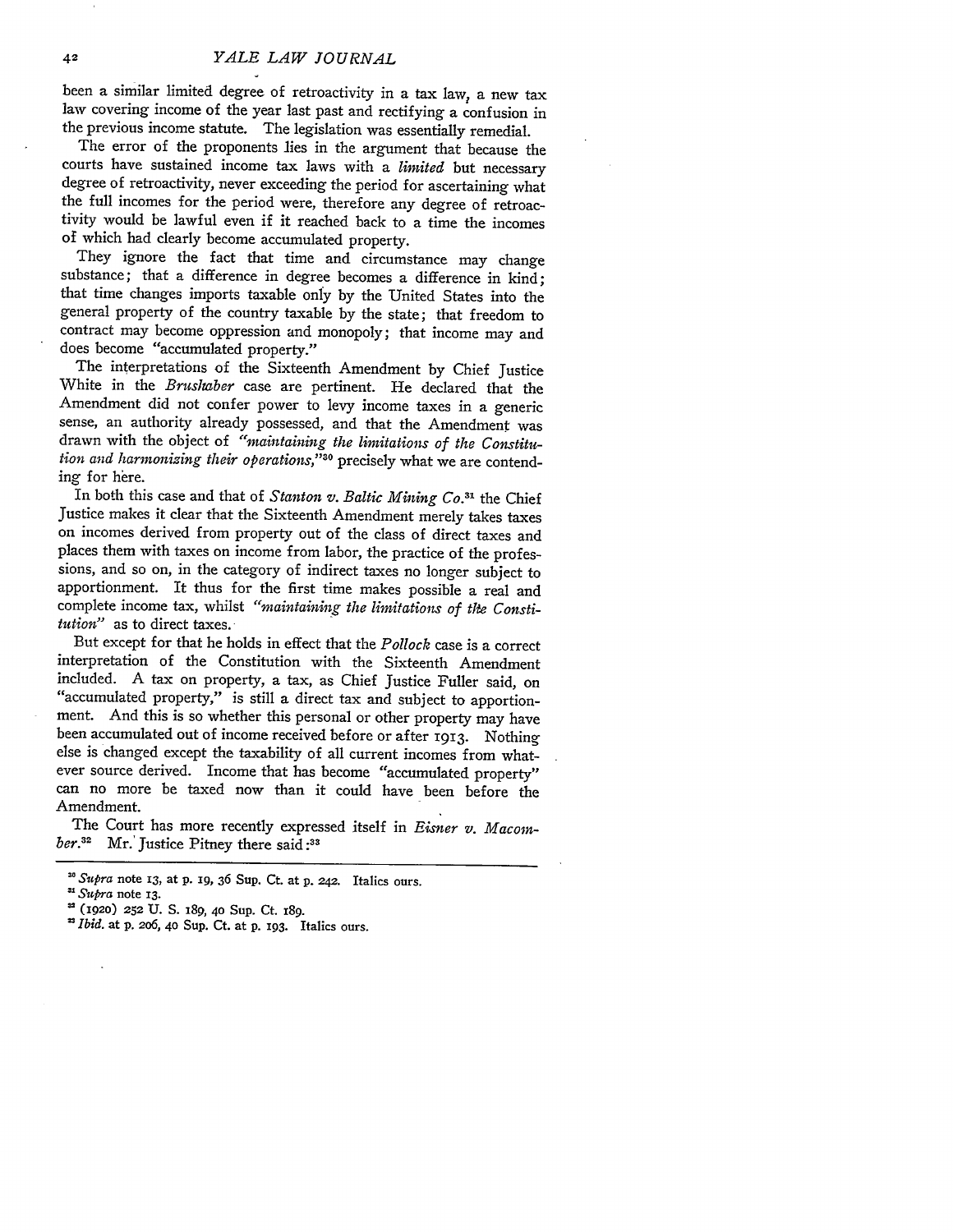"As repeatedly held, this (the Sixteenth Amendment) did not extend the taxing power to new subjects, but merely removed the necessity which otherwise might exist for an apportionment among the states of taxes laid on incomes."

"A proper regard for its genesis, as well as its very clear language, requires also that *this Amendment shall not be extended by loose construction, so as to repeal or modify,* except as applied to income, *these provisions of the Constitution that required an apportionment according to population for direct taxes upon property, real and personal.* This to population for direct taxes apon property. be overridden **by** Congress or disregarded **by** the courts.

"In order, therefore, that the clauses cited from article I of the Constitution (the direct tax clauses) may have proper force and effect, save only as modified by the amendment, and that the latter also may have proper effect, it becomes essential to distinguish between what is and what is not "income," as the term is there used; and to apply the distinction, as cases arise, according to truth and substance without regard to form."

What is this but the rule of reason?

And the learned Justice might have added that there is a further powerful, practical need for recognizing this distinction between income and accumulated property. That consists in the different rates of taxation applicable in practice. We have seen income taxes as high as 77%, but it is rare that a property tax exceeds **2%.** A tax of even **77%** of one's income still leaves **23%** of it to the owner, and his capital unimpaired; while a tax of 77% of his capital means a permanent loss not only of that much capital, but a pro tanto reduction of all future income that might be derived from that capital.

Although the Income Tax must now be considered an excise or indirect tax, it is nevertheless levied *on* income. The Sixteenth Amendment so reads. The Revenue Law of 1921 in part II, secs. **<sup>210</sup>** and **21I, <sup>3</sup> '** says: *"upon,* the net incomes of every individual," and in part III, sec. 230,<sup>35</sup> "upon the net income of every corporation." The Courts so treat it. It was discussed on that basis in *Eisner v. Macomber.*

Chief Justice White in the *Brushaber* case expressly said that the purpose of the amendment was to prevent what he called "a direct tax on the income" from being a "direct tax on the source itself and thereby to take an income tax out of the class of excise duties and imposts and place it in the class of direct taxes."36

The Income Tax must not be confused with those other indirect taxes generally in use and upheld long before the Sixteenth Amendment, known as business or occupation taxes or corporate franchise taxes. In those cases the tax was always held to be not on the income or earnings, but on the business or occupation or franchise, and earnings were but the measure of the value of the thing taxed.

- *Ibid.* at **p. 252.** Italics ours.
- *Supra* note **13,** at **p.** 19, **36** Sup. Ct. at **p.** *242.*

<sup>&</sup>quot;Act **of** November **23,** 1921 **(42** Stat. at L. **227, 233).** Italics ours.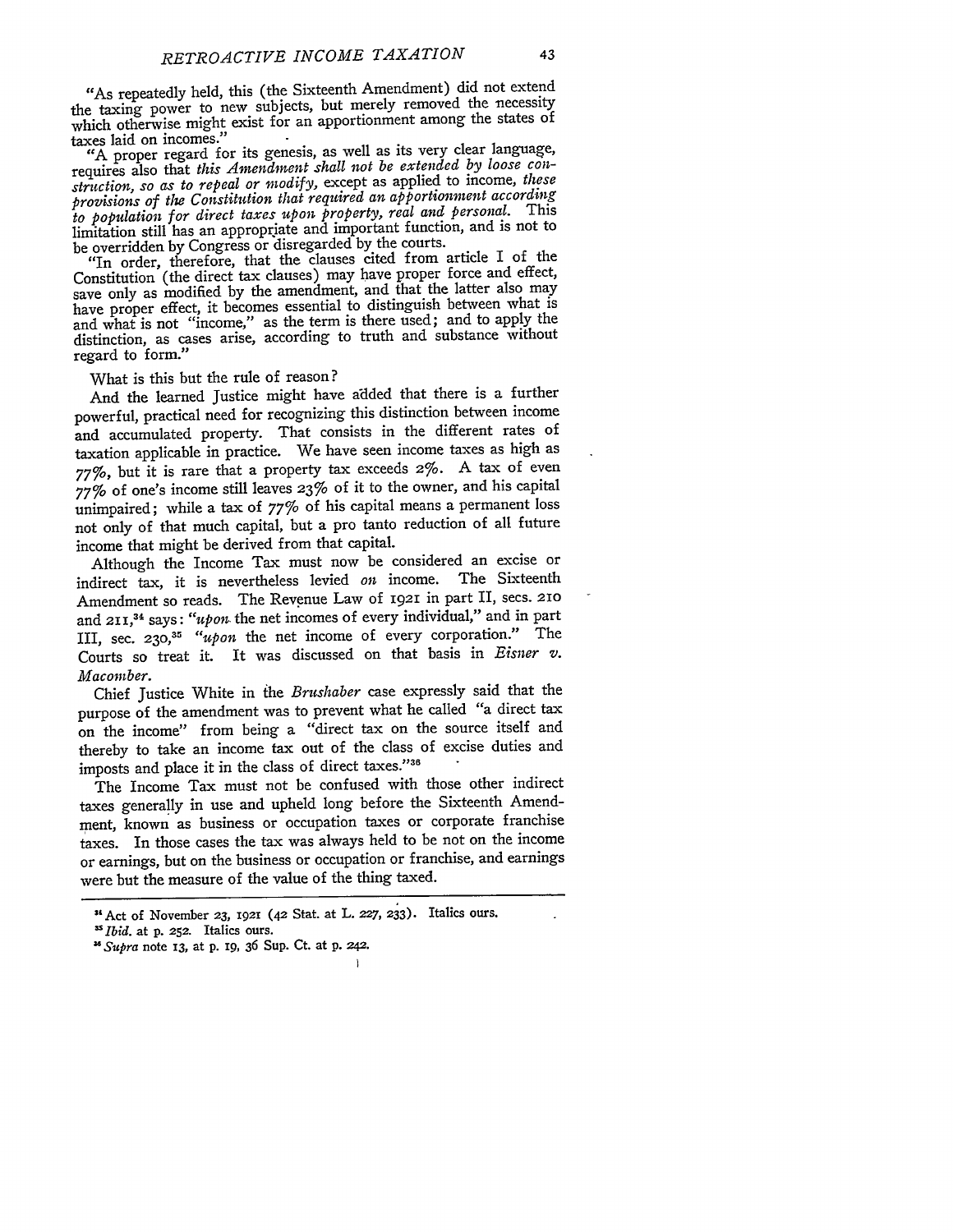For this reason in those cases the income of non-taxable property could be included in the measure, income from state bonds, interstate commerce and the like, which could not have been taxed separately, and the inclusion of such income was upheld on the ground that the income itself was not the thing taxed but only the measure of its value.<sup>37</sup>

But when the Sixteenth Amendment was in course of adoption a genuine fear arose lest these same rulings should be applied to the Income Tax and so interfere with the instrumentalities of the States. But the Supreme Court said on this point'in *Evans v. Gore:38*

"Governor Hughes .... in a message .... expressed some apprehension lest it (the amendment) might be construed as extending the taxing power to income not taxable before; but his message promptly brought forth from statesmen who participated in proposing the amendment such convincing expositions of its purpose, as here stated, that the apprehension was effectively dispelled and ratification followed.

And in accordance with these facts the Court held a Judge's salary to be non-taxable as income. -

It is therefore clear that the income tax is a tax on income, and those other taxes are taxes on businesses or franchises where income is merely used as the measure of value.

This does not mean that the income tax must necessarily be paid out of the income itself. The income tax becomes a general debt of the taxpayer like most other taxes, local taxes on personalty, for example. But just because the income tax is a tax on income it becomes necessary, as Mr. Justice Pitney says,<sup>39</sup> "to distinguish between what is and what is not 'income' ... . according to truth and substance without regard to form." The name of the tax is unimportant. And Chief Justice Fuller said in the *Pollock* case **:40**

"If it be true that by varying the form the substance may be changed, it is not easy to see that anything would remain of the limitations of the Constitution, or of the rule of taxation and representation so carefully recognized and guarded in favor of the citizens of each state. But the constitutional provisions cannot be thus evaded. It is the substance and not the form which controls. . .

The proponents of this new tax would go through the form of taxing once more former incomes, but this form ignores substance. For these incomes have been speut or become "accumulated property" and a tax on such would be a direct tax.

Congress tried something similar in its law of September 8, 1916,<sup>41</sup>

<sup>&</sup>quot;See Corporation Tax Law. Act of August 5, **1909 (36** Stat. at L. **1I, 112).** The constitutionality of this act was upheld in *Flint v. Stone Tracy Co.* (i91i) **220 U. S.** 3O7, **31** Sup. Ct. **342.** See *U. S. Express Co. v. Minnesota* (1912) **223 U. S.** 335, **32** Sup. Ct. **211.**

**<sup>&#</sup>x27;** (1920) **253** U. **S.** 245, **261, 40** Sup. Ct. **550, 556.**

*<sup>&#</sup>x27; Eisner v. Macomber, supra* note **32,** at p. 2o6, 4o Sup. Ct. at p. 193.

*<sup>&</sup>quot; Supra* note 13, at p. 581, 15 Sup. Ct. at p. 689. And see *Phila. S. Co. v. Pennsylvania* (1887) 122 U. S. 326, 7 Sup. Ct. 1118.  $\frac{4}{39}$  Stat. at L. 756, 757.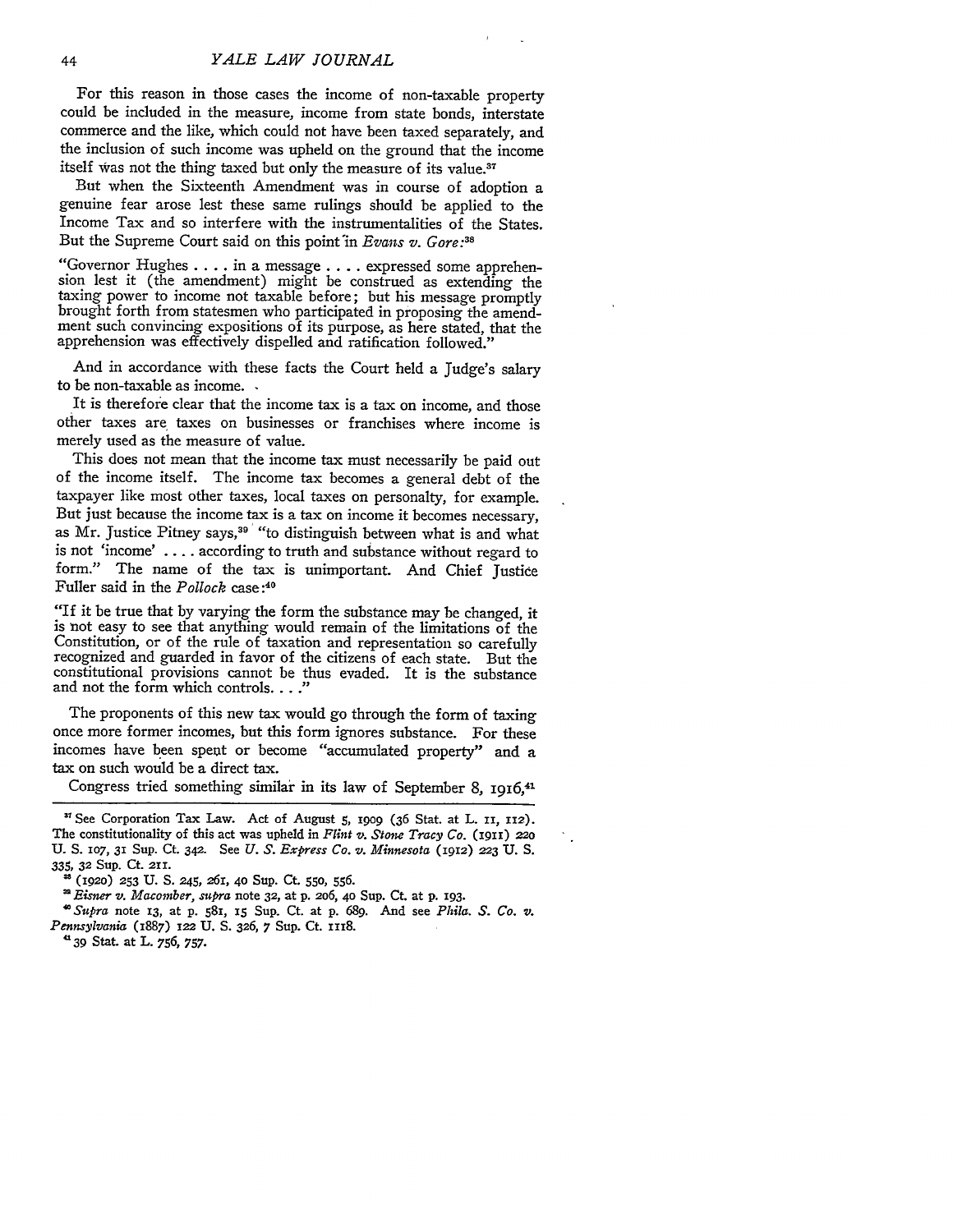expressly taxing stock dividends as income, but the Supreme Court having regard to the very truth of the matter, "to substance and not to form," held a stock dividend not to be income and that the tax upon it was a direct tax on property and a violation of art. I, secs. 2 and 9 of the Constitution.<sup>42</sup>

The Court also took occasion to over-rule *Collector v. Hubbard43* which had upheld the tax law of June 30,  $1864$ ,<sup>44</sup> taxing stockholders on undivided shares of corporate earnings never received by them as dividends, the ground being that these were not income of the stockholders.

The retroactive legislative power of Congress cannot help here. For the weakness lies not in the retroactivity, but in the fact that the proposed law seeks to impose a property tax by calling it an income tax. If .there were nothing to this proposed piece of legislation but its retroactivity, it might possibly be made lawful-by complying with the limitations of the Constitution.

Unless the Fifth Amendment bars the way, a law that would tax again the incomes of 1917 or 1918, and recognize them as "accumulated property" by providing for an apportionment among the states in proportion to population, although it would go far beyond any retroactive taxation yet enacted, might be sustained by the Courts. But the power to pass retroactive legislation does not carry with it the power to override the express provisions of the Constitution. Consequently, as the income tax is levied upon income, a tax levied upon accumulated income is a tax on what Chief Justice Fuller calls "accumulated property" and is a direct tax and void unless apportioned.

It will no doubt be argued that this proposed legislation would respect the direct tax limitations since it would not tax the specific real and personal property into which the incomes of other years have passed, but only tax once again those non-existent incomes as though they still existed. But of what comfort is this sophistry to the man, who, having paid his income tax in 1917, has saved \$10,000 and put it into a house, when he is told that although Congress may not tax his house, he must be prepared to pay another tax on the \$io,ooo of his saved income which he has put into it?

While this subterfuge substitutes form for substance, it does worse. It substitutes fiction for fact.

It may further be urged that the proposed legislation is not confined to accumulated income; it covers the whole of past incomes, including the portions spent or destroyed. But this fact can hardly sustain its constitutionality. It would be enough to vitiate the whole of any scheme of past income taxation, that so large a part as the tax on the accumulated incomes was void as a direct tax.

*<sup>&</sup>quot;Eisner v. Macomiber, supra* note **32.**

**<sup>(</sup>I870, U.** S.) **12** Wall. **I.**

**<sup>13</sup>**Stat. at **L. 223, 281.**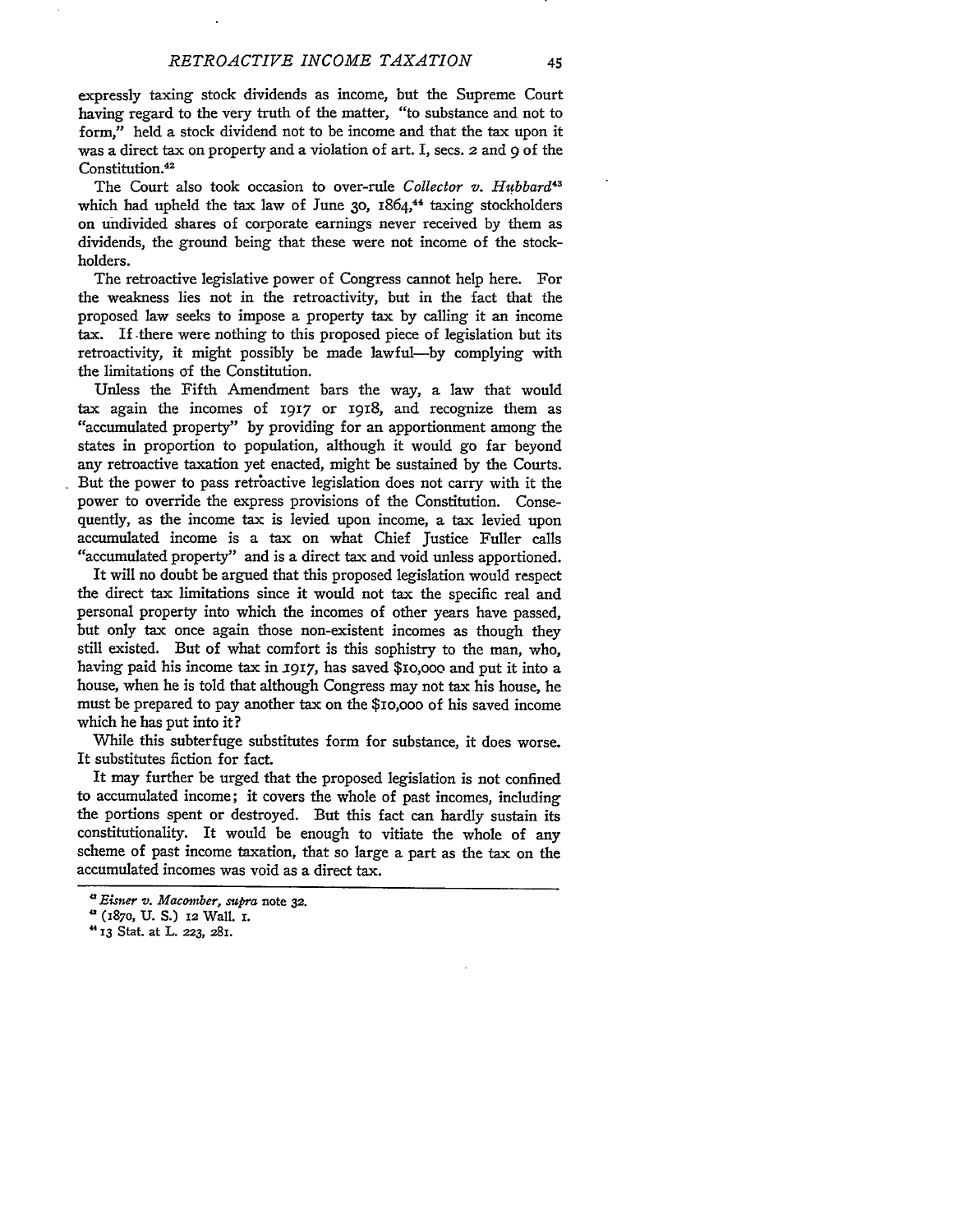In the *Pollock* case, the Court said :45

"If the different parts (of the Revenue Act) 'are so mutually connected with, and dependent on each other .... as to warrant a belief that the legislature intended them as a whole and that, if all could not be carried into effect the legislature would not pass the residue independently and some parts are unconstitutional, all the provisions which are thus dependent . . . . must fall with them.' "46

And taking those parts of past incomes spent or lost in business or otherwise destroyed, a tax on these alone would not only be a legislative monstrosity, it would not even be an income tax at all. It would be like a tax exclusively on the buildings existing in 1917 and since burned down-or like a poll tax exclusively on the men of 1917 who had since died.

Such taxes could hardly be deemed to "be confined to subjects which may lawfully be embraced therein."<sup>47</sup>

But to exhaust our suppositions, suppose that Congress in order to reach again the incomes of, say, 1917, should recognize the force of all this criticism, and to avoid it, attempt to tax in two parts-one, the part saved and accumulated, taxing this directly **by** apportionment among the states-the other, the part spent, as an excise or sumptuary tax.

Such a tax would present great practical difficulties, and it would frustrate the original idea of the income tax entirely, for it would leave nothing of it but its retroactivity. It could be paid only out of existing property, and yet the rates would be based on the property one had had, or on the money one had spent five, ten, or fifty years before.

If we consider substance and not form, such a levy would seem to overstep the domain of taxation, and to be but a taking of property for a public use without compensation or without due process of law, a violation of the Fifth Amendment and perhaps of the Fourteenth. And this confiscatory measure would have to be upheld not under any express constitutional 'power, but by judicial construction, giving this enormous scope to the implied power of retroactive legislation.

People write glibly about the broad power of retroactive legislation in tax matters, yet it is astonishing how meagre both the enactments and the authorities are to illustrate this power. These are almost entirely confined to cases of remedial justice; like the assessment or re-assessment of property which by fraud, evasion, neglect or undervaluation had escaped its just share in the past.<sup>48</sup>

*<sup>&</sup>quot; Supra* note 3, at p. 636, 15 Sup. Ct. at p. **920.**

<sup>&</sup>quot;The quotation is from Shaw, C. **J.,** in *Warren v. Charleston* (1854, Mass.) 2 Gray, 84.

*<sup>&</sup>quot; Knowlton v. Moore,* loc. *cit. supra* note **7. 48I** Cooley, *Taxation* (3d ed. **19o3)** 492 and cases cited; *Cross v. Milwaukee* (1865) **19** Wis. *509; State v. Pors* (igoo) 1O7 Wis. **420, 83** *N.* W. 7o6.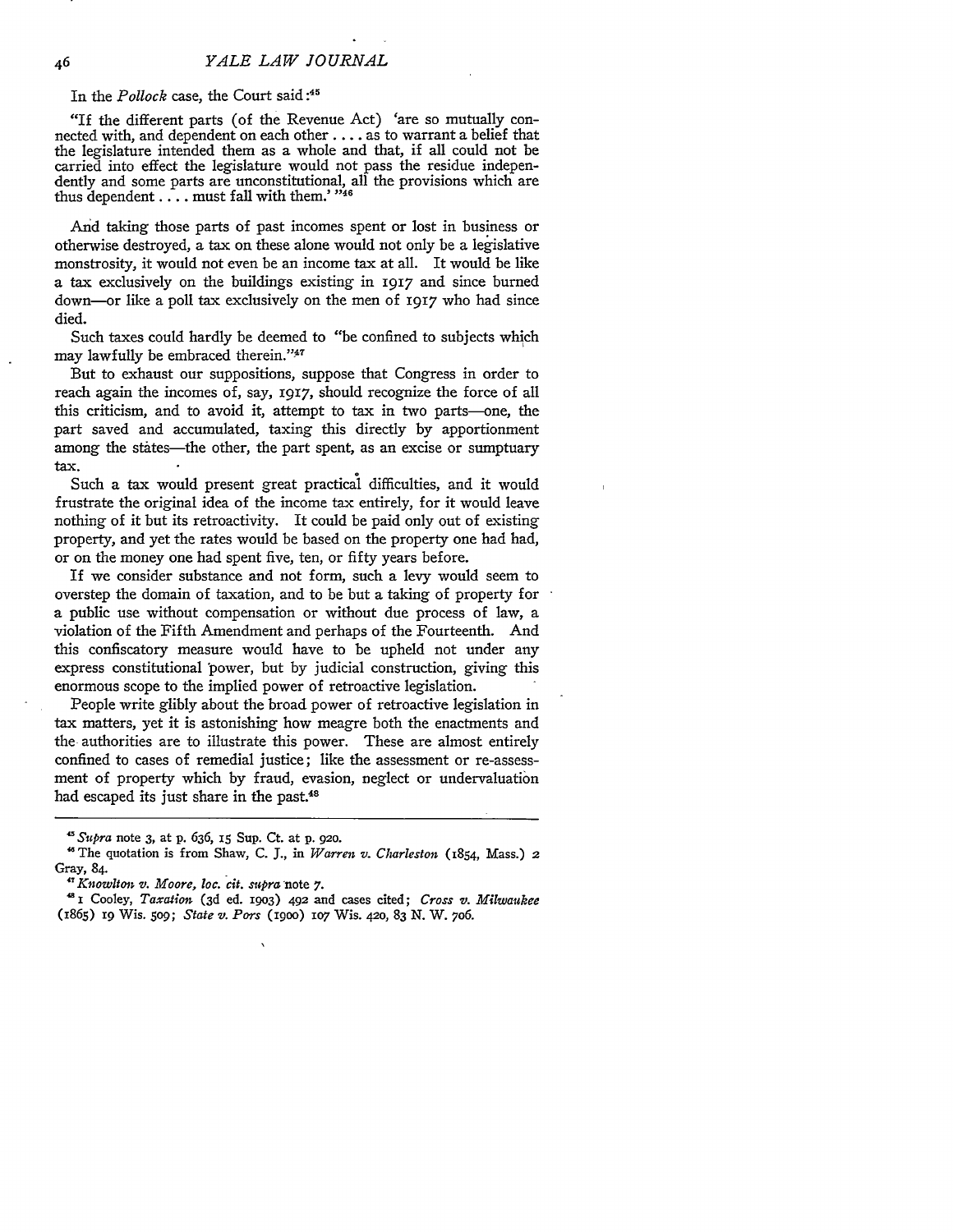The best comment on confiscatory measures such as here proposed is found in the dictum of Evans, J., in the case of *Bank* v. *Covington<sup>49</sup>*

"If the power to do this exist at all, there is no limit to it; and it might illustrate the subject to consider the result if church property now exempt should, as it lawfully might, be made subject to taxation in the future, and not only so, but retroactively, for ten, or twenty, or even fifty years back. Here would be a practical confiscation of such property for public use. Nor does the court mean to deny that where the law in fact imposes taxation upon property which, however, is overlooked by the assessor or otherwise omitted from the assessment, or some other step is taken which is faulty. the defects may not be cured by legislation."

It seems hardly worth while to consider a sumptuary tax based solely on that part of past income used up in living expenses.

Notwithstanding the fact that a business or franchise tax differs from the income tax and that in the former the income is merely the measure and not the thing taxed; and that therefore incomes from non-taxable sources may be included as a part of the measure, it is not to be doubted that even a franchise tax law which would use as its main or exclusive measure non-taxable incomes would be void.

A law that would so base a franchise tax on state and other nontaxable securities, would be wholly void, and while interstate earnings may be included with other earnings as the measure of a state franchise tax,50 a state law that would base the franchise tax wholly or mainly on the earnings of interstate commerce would be void.<sup>51</sup> On these same principles "accumulated or past incomes" being capital and protected by art. I, secs. 2 and 9, could not be used as the measure or principal measure even of a Federal corporation or business tax. Besides which, retroactive franchise taxes would seem to collide with both the Fifth and the Fourteenth Amendments.

Another consideration which forbids any new tax on these so-called incomes of other days is, that they have all paid their taxes for their respective years and their recipients have fairly bought the right to consider the residue as capital and to invest it as such.

In *Brown v. Maryland* the state had imposed a business tax of \$5o a year on importers, which the Court held void as being indirectly a tax on imports. Chief Justice Marshall said **:52**

"The counsel for the plaintiffs in error contend that the importer purchases, by payment of the duty to the United States, a right to dispose of his merchandise, as well as to bring it into the country, and certainly the argument is supported by sound reason. . . . The object of impor-

*' Supra* note 22, at p. 442.

**<sup>(</sup>i900, C.** C. **D.** Ky.) **103** Fed. **523.**

*U. S. Express Co. v. Minnesota, supra* note 37.

*<sup>&</sup>quot;Phila. S. Co. v. Pensyvani, supra* note **40;** *G., H., & S. A. Ry. Co. v. Texas* (I9o8) **210** U. S. 217, 28 Sup. Ct. 638; *Eureka Pipe Line Co. v. Hallanair* **(1921) 257** U. **S. 265,** 42 Sup. Ct. I01.